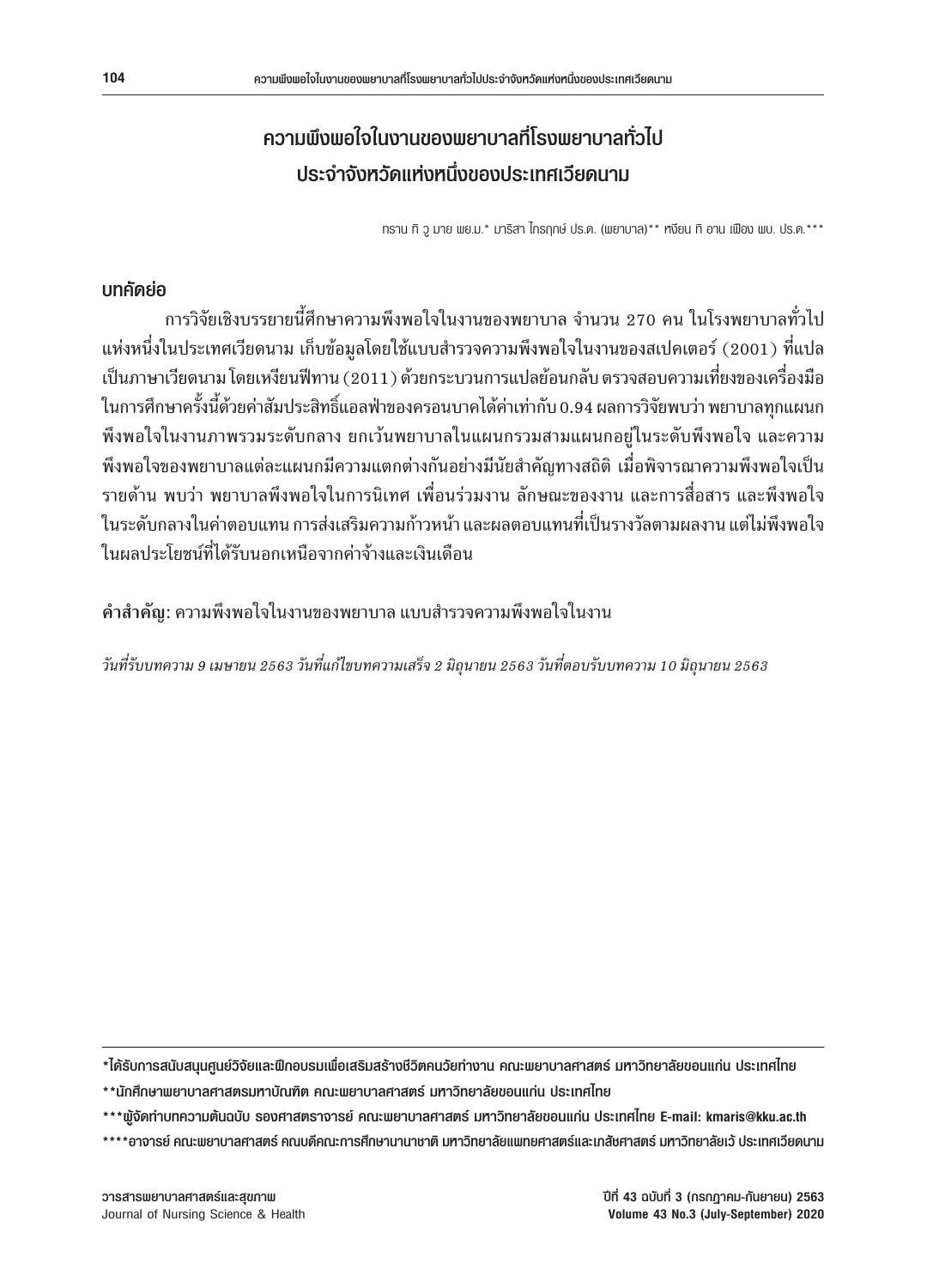### **Job satisfaction among nurses working at a provincial general hospital in Vietnam**

Tran Thi Vu Mai M.N.S.\* Marisa Krairiksh Ph.D. (Nursing)\*\* Nguyen Thi Anh Phuong MD., Ph.D.\*\*\*

### **Abstract**

This descriptive study investigated job satisfaction of 270 nurses at a provincial general hospital in Vietnam. The data were collected by a job satisfaction survey which was developed by Spector (2001) and Vietnamese translated by Nguyen Phi Tan (2011) with back translation process. The reliability of the instrument in this study tested by Cronbach's alpha coefficient was 0.94. The study findings showed that the overall job satisfaction of nurses in each department was neutral except job satisfaction of nurses in three combined departments (TCD) was at a satisfaction level. The satisfaction levels of nurses in different departments were statistically different. When considering in each domain of job satisfaction, nurses satisfied with supervision, coworkers, nature of work, and communication. They had neutral levels of satisfaction in pay, promotion, and contingent rewards, but dissatisfied with fringe benefits.

**keywords:** nurse job satisfaction; job satisfaction survey

*Received 9 April 2020 Revised 2 June 2020 Accepted 10 June l 2020*

**\*Scholarships: Research and Training Center for Enhancement of Life of Working Age People. Faculty of Nursing Khon Kaen University, Thailand**

**<sup>\*\*</sup>Master's degree Nursing student, Faculty of Nursing, Khon Kaen University, Thailand**

**<sup>\*\*\*</sup>Associate Professor, Faculty of Nursing, Khon Kaen University, Thailand, Corresponding author, Email: kmaris@kku.ac.th**

**<sup>\*\*\*\*</sup>Nursing lecturer at Faculty of Nursing; Dean of International Education Faculty; Hue University of Medicine and Pharmacy, Hue University, Vietnam**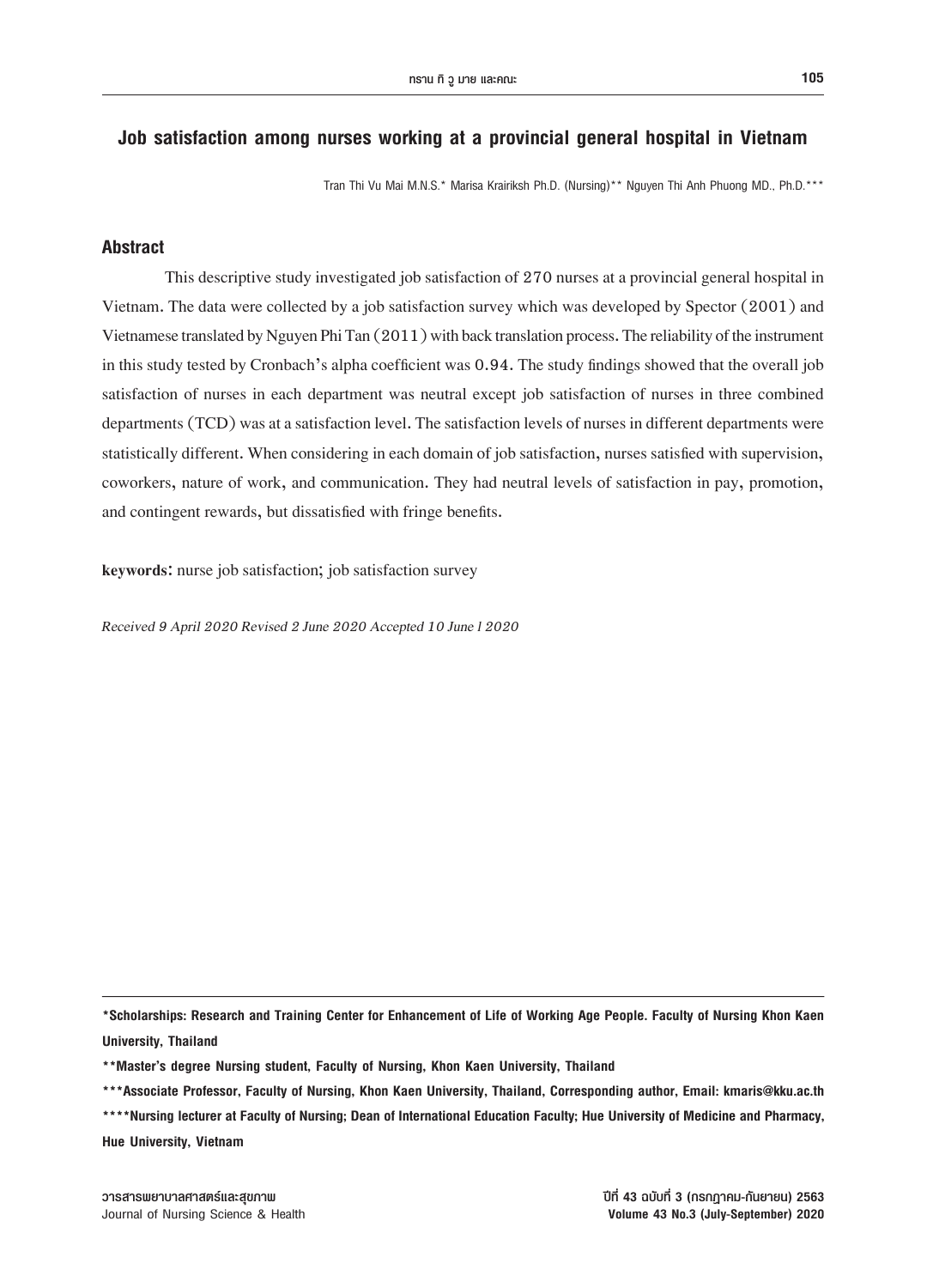#### **Introduction**

 Nurses, the largest group of staff within a country's health care system, have a high turnover and shortage.<sup>1-4</sup> Subsequently, their job satisfaction is very crucial. Previous studies indicated that nurse job satisfaction contributed to outcomes of patients, nurses, and organizations. Nurse job satisfaction had positive impacts on patient outcomes such as patient satisfaction and health-care associated infections and was negatively correlated with nurses' turnover intention<sup>5,6</sup> Increasing nurse job satisfaction enhanced organizational commitment of nurses As a result, decreasing nurses' turnover intention and increasing nurses' organizational commitment help to retain nurses and decrease nursing shortage in health care organizations. Moreover, nurses who satisfied in their job had been shown to have positive affects with a nurse's personal life satisfaction and nurses' health.<sup>7, 8</sup>

It's been mentioned that job satisfaction is a multifaceted phenomenon linked to the work environment, supervision, and management. A plethora of studies have reported that factors affecting job satisfaction among nurses are not much different across countries and socio-economic settings. $9-12$  The common factors affecting job satisfaction include salary, institutional incentive, interaction with patients, co-workers and managers, workload and task requirements, opportunities for self and job advancement and autonomy, working conditions, organizational policies, recognition, and job security. $11-13$ 

In Vietnam the public health system is divided into three levels: central, provincial, and grassroots. As such, nurses are important part at every level as well as center of national healthcare improvement strategies. However, the situation of nurse's job satisfaction issue remains crucial but is not known at current time. A study conducted in Vietnam in 2005 indicated that only 49.1% of Vietnamese nurses working in central and district hospitals were generally satisfied with their job and wages, career value and working conditions were the issues of lowest satisfaction whereas colleague relationships and family/relatives' supports resulted in higher levels of satisfaction.<sup>14</sup> The researcher is working in General Hospital which is a provincial-level hospital in Binh Dinh province and is a tertiary care hospital with the number of patients about 1500 patients. Six hundred and thirty-seven nurses are working in the hospital. In the past 5 years, the hospital has recruited more than 200 newly graduated nursing staff to work in the hospital, while many elderly nurses are retired. In 2017, there were 20 nurses left the hospital to work elsewhere. The researcher interviewed five of them about the reasons of leaving the hospital. The answers were too low fringe benefit, crowed patients and tight, and old environment. However, no study has been conducted in General Hospital at Binh Dinh province. Therefore, it is necessary to investigate job satisfaction level and differences of job satisfaction among nurses in different departments at General Hospital, Binh Dinh province. It's been expected that the results of this study will benefit nurse administrators to understand the dissatisfaction issues and implement the solving strategies. In turn, the quality of nursing care to the patients may be enhanced.

#### **Objectives of the study**

1. To study levels of job satisfaction of nurses working at a general hospital of Binh Dinh Province, Viet Nam.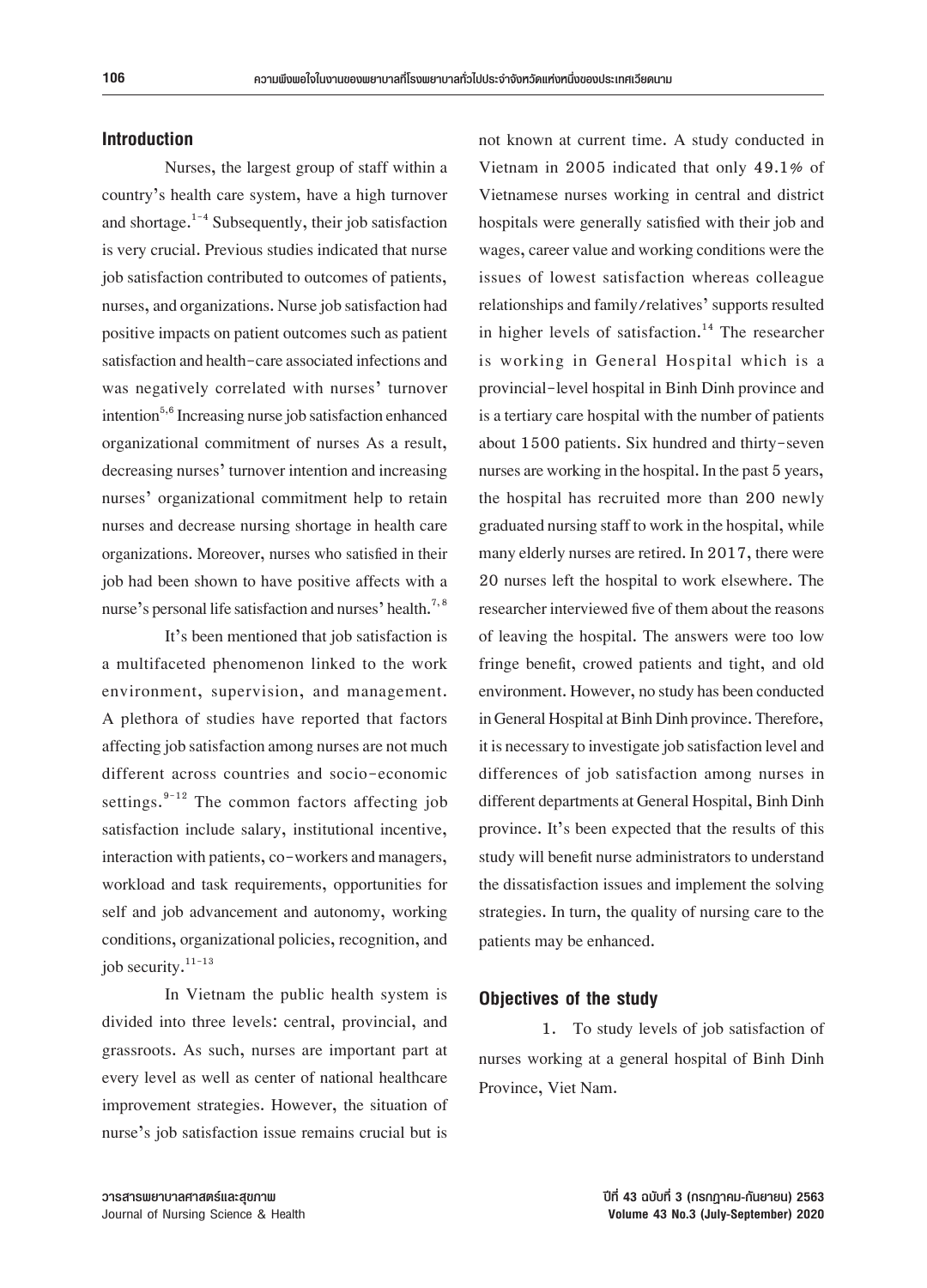2. To study differences of job satisfaction of nurses working in different inpatient departments at a general hospital of Binh Dinh Province, Viet Nam.

#### **Methodology**

#### **Study setting**

The study was conducted at the provincial general hospital of Binh Dinh Province, Viet Nam. Binh Dinh province located in the central part of the country, about 600 Km from Hue cityand 800 Km from Ho-Chi Minh City. It is a tertiary care hospital with about 1,500 patients taking service daily.

#### **Study design and participants**

We conducted a cross-sectional descriptive study among 637 working nurses in the hospital. Nurses agreed to participate voluntarily in the study*.* The participants were selected from seven departments of the hospital including Internal Medicine, Surgery, three combined departments of Ophthalmology Otorhinolaryngology-Odontostomatology (TCD), Pediatrics, Examination, Surgical Intensive Care Unit and Internal Medicine Intensive Care Unit (ICU). The inclusion criteria were ability to read and communicate in Vietnamese language, and consent to participate in the study. Nurses who were off-duty during the study period and refused to participate were automatically excluded from the participation.

#### **Sample size**

The sample size was calculated using formula of Taro Yamane.<sup>15</sup> The authors selected 95% confidence level with  $\pm$  5% precision, and anticipated loss of samples was set at  $10\%$ .<sup>16</sup> Sample size was calculated to be 270. Equal proportion of sample from each department was maintained. A random sampling method was used to collect data in December 2019, when 30 nurses surveyed during a pilot study were excluded.

#### **Survey instrument**

The research instrument consisted of a questionnaire in two parts, which would take approximately 30 minutes to complete. The first part was about demographic and work-related information's such as education, age, gender, nature of job and duration of services. The second part was job satisfaction survey (JSS), developed by Spector and translated into Vietnamese language by Nguyen.<sup>17, 18</sup> JSS has 36 items and 9 facets aimed to assess employee satisfaction about the job and aspects of the job including pay, promotion, supervision, fringe benefits, contingent rewards (performance based rewards), operating procedures (required rules and procedures), co-workers, nature of work, and communication. A summated rating scale format was used, with six choices per item ranging from 1 "strongly disagree" to 6 "strongly agree". Items were written in both positive and negative directions. The satisfaction levels were interpreted from the average of sum scores of each subscale and total scale. The interpretation of subscale scores was satisfaction  $(16-24)$ , neutral  $(13-15.99)$  and unsatisfaction  $(4-12.99)$ , while total score was interpreted as satisfaction (144-216), neutral  $(108-144)$  and unsatisfaction  $(36-108)$ . Earlier, a pilot study involving 30 participants was used to ensure clarity and appropriateness of the questionnaire, when the Cronbach's alpha coefficient achieved was 0.94.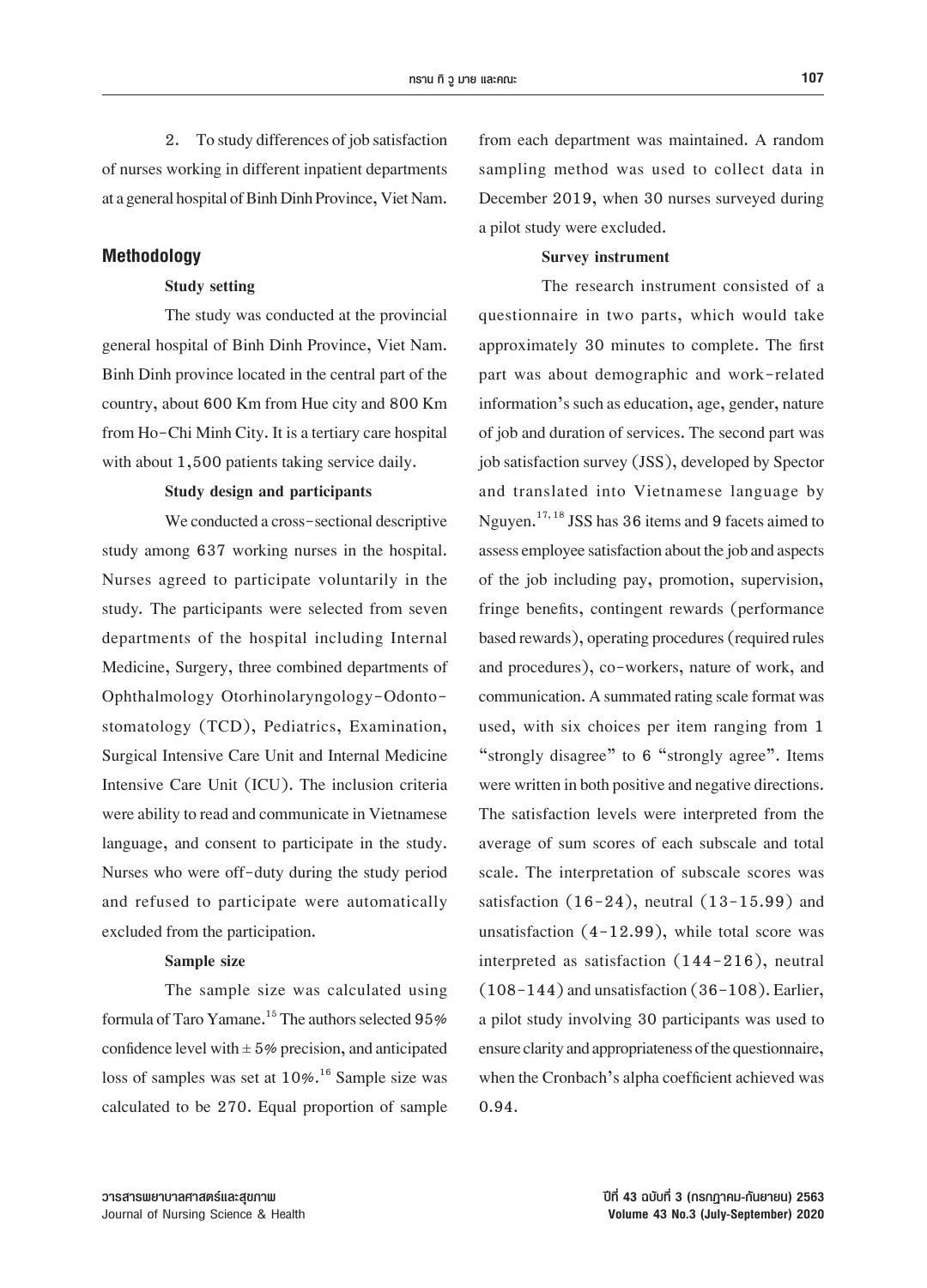#### **Data collection procedures**

The researcher made an appointment with nurse participants in each department and explained purposed of the study including benefit, the right to participate, or refuse/withdrawal. The nurses who accepted to participate were signed on a consent form, followed by distribution of survey form and requested to drop it within 2 weeks into a collection box in the hospital. Participants returned the questionnaires form in scheduled time with 100% response rate. 

#### **Ethical consideration**

This study was approved by the Ethical Committee of Human Research at Khon Kaen University (HE 622193) and Hue University of Medicine and Pharmacy (H2019/391). Participants were recognized by a code. Moreover, participants had right to withdraw from the study at any time before data analysis. All information of the participants was kept confidential under the supervision of the principal investigator and used for research purpose only.

#### **Data analysis**

Data were analyzed using Statistical Package for The Social Sciences (SPSS) version 20. Demographic data were analyzed by descriptive statistics including frequency and percentage. Job satisfaction was analyzed by the mean and standard deviation of sum scores of each subscale and total scale. Analysis of variance (ANOVA) was used for testing the differences of job satisfaction scores among seven departments. All statistical tests were considered significant at  $p < 0.05$ .

#### **Results**

 Most of the participants were female (92.2%) and university graduate (69%). The majority of them were  $25 - 35$  years old  $(57%)$ , working as official staff (91.1%) and had worked for  $6-10$  years  $(29.7%)$ . The department of internal medicine and internal medicine ICU had nurses with post graduate level of education. There were no contract staff in TCD, Surgery ICU, and internal medicine ICU.

Furthermore, our analysis showed that 29.6% of nurses were satisfied with their current job, while only 4.4% said that they were not satisfied. More than half of the participants were neutral to their job satisfaction  $(65.9\%)$ .

As illustrated in Table 1, the satisfaction levels among nurses in departments were different. Nurses in TCD were satisfied with their job but other departments nurse recorded neutral level. Nurses working in TCD department had highest score of  $150.63\pm18.41$ , whereas the lowest job satisfaction value was recorded for internal medicine's ICU (115.15±19.87).

Next, the respondents were highly satisfied with co-workers  $(18.63\pm3.34)$  and dissatisfied with fringe benefits (9.50±3.78). Other subscales such as supervision, nature of work and communication were also on satisfaction levels. Pay, promotion, and contingent rewards were at neutral levels but operating conditions was at a dissatisfaction level (Table 2).

Inter-department job satisfaction when compared among nurses, the results showed that there was a significant difference in mean value of satisfaction scores ( $F = 7.125$ ,  $P \le 0.05$ ). Nurses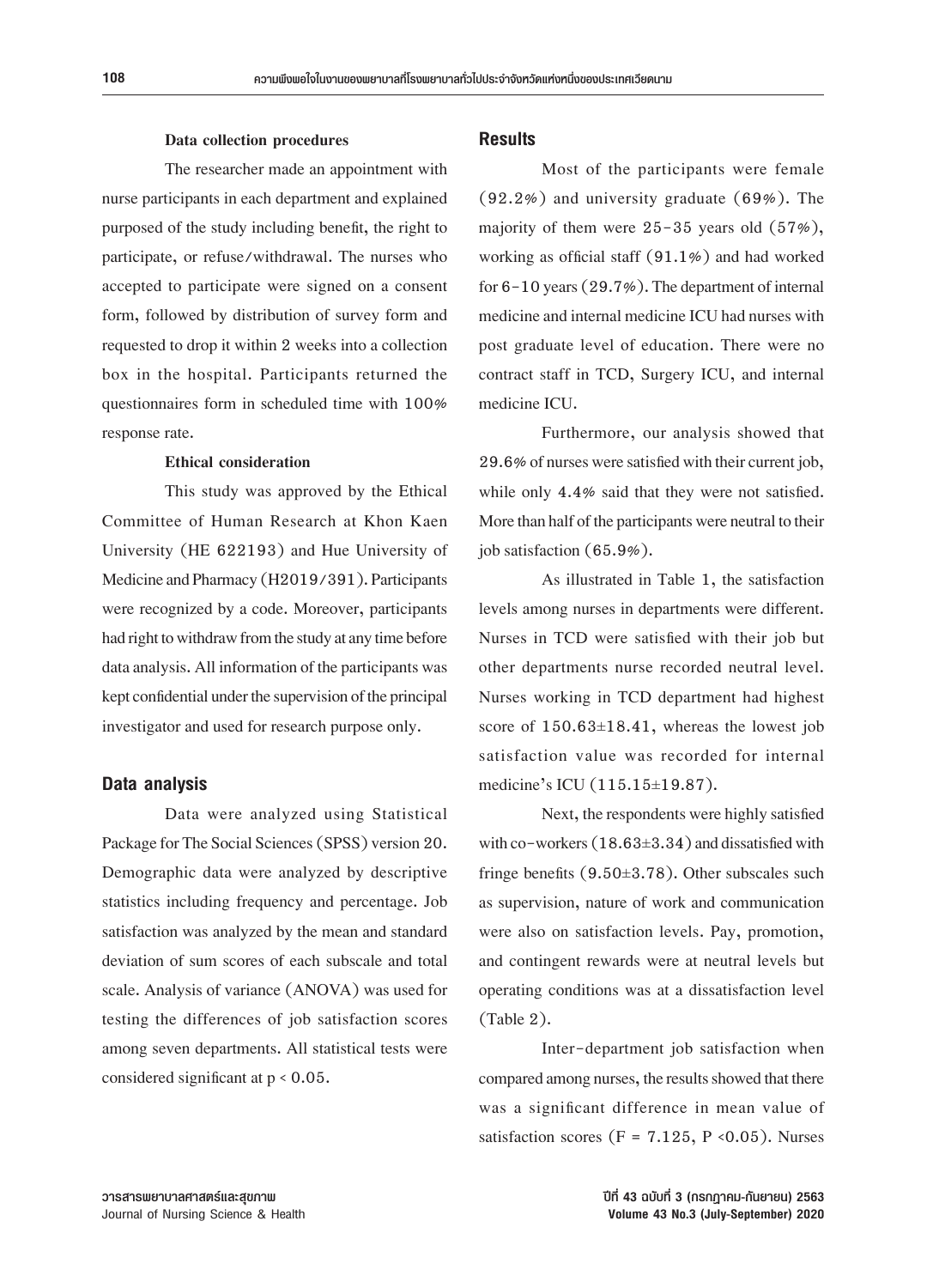lowest  $(115.15)$  was recorded for internal medicine ICU, as shown in Table 1.

**Table 1** Mean, SD., level, and comparison of nurse job satisfaction of each department (n=270)

| <b>Departments</b>               | Mean   | <b>SD</b> | <b>Levels</b> | F     | P     |
|----------------------------------|--------|-----------|---------------|-------|-------|
| Internal medicine                | 139.59 | 18.25     | Neutral       | 7.125 | 0.001 |
| Surgery                          | 133.36 | 18.04     | Neutral       |       |       |
| Three combined departments (TCD) | 150.63 | 18.41     | Satisfaction  |       |       |
| <b>Pediatrics</b>                | 125.47 | 13.17     | Neutral       |       |       |
| Examination                      | 135.41 | 17.52     | Neutral       |       |       |
| Surgery ICU                      | 129.27 | 22.90     | Neutral       |       |       |
| Internal ICU                     | 115.15 | 19.87     | Neutral       |       |       |

**Table 2** Mean, SD and levels of nurse job satisfaction of each subscale (n=270)

| <b>Subscale</b>      | Mean  | SD.  | <b>Levels</b>          |
|----------------------|-------|------|------------------------|
| Pay                  | 13.75 | 3.49 | Neutral                |
| Promotion            | 14.47 | 3.62 | Neutral                |
| Supervision          | 18.52 | 3.83 | <b>Satisfaction</b>    |
| Fringe Benefits      | 9.50  | 3.78 | <b>Dissatisfaction</b> |
| Contingent rewards   | 13.50 | 2.95 | Neutral                |
| Operating conditions | 11.53 | 3.06 | <b>Dissatisfaction</b> |
| Coworkers            | 18.63 | 3.34 | Satisfaction           |
| Nature of work       | 17.84 | 3.72 | Satisfaction           |
| Communication        | 16.60 | 3.97 | Satisfaction           |

### **Discussion**

 The study explored general characteristics and job satisfaction levels among nurses working at public hospital located in Binh Dinh province, Viet Nam. Our results indicated that more than half of the participants were neutral to their job satisfaction; however, lower scores were seen in the areas of fringe benefits and operational conditions. It is to mention that the demographic characteristics of age, years of experience in nursing and years of experience were known to be positively correlated with the job satisfaction factor of salary.<sup>19</sup>

More than half of the participants in our study were 25-35 years and majority of the nurses  $(70-80%)$  have been working for six or more years. This is important because it has been reported that over a five year period, nurses in the same hospital (public and private) were found to experience significant increases in workload that required more shifting of priorities, involvement with life and death situations, and pressure from being required to perform tasks beyond their competency.<sup>20</sup> It may lead to dissatisfaction in job. Next, most of the participants were having under university degree and this could have contributed to "neutral" score of job satisfaction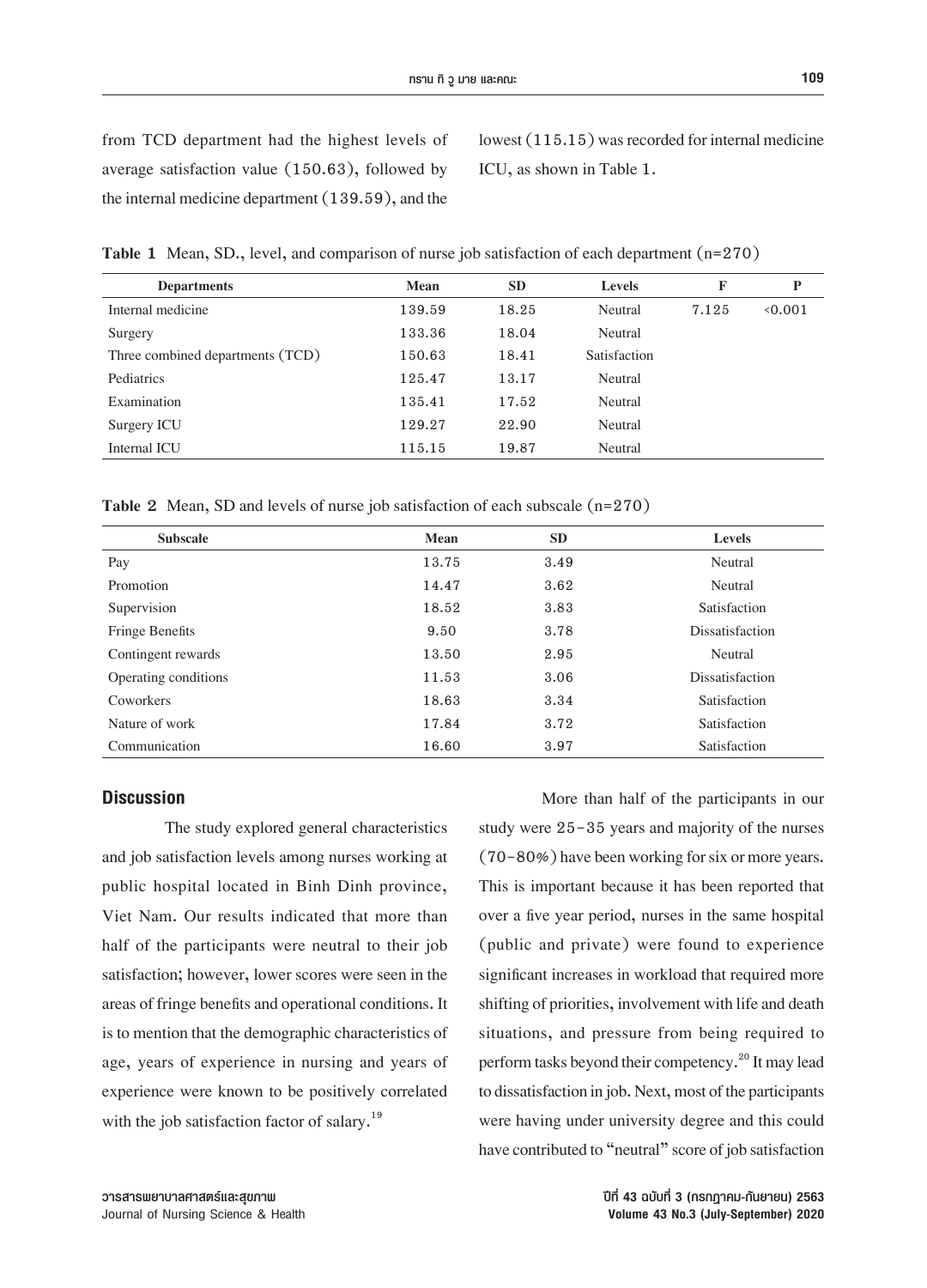in our result. In a study, nurses with a diploma or associate degree reported greater professional commitment and lower role conflict than those with a baccalaureate degree but based upon educational level, no significant differences were found regarding job satisfaction.<sup>21</sup>

Our findings are a bit different in comparison to a Vietnamese study in 2005 reporting that about 50% of nurses were satisfied with job.<sup>14</sup> This could be due to the difference in modified lifestyles and increased needs, as there is a gap of more than a decade between two studies. The rate of job dissatisfaction in nurses in our research is lower than in a study by Molyneux.<sup>22</sup> Job dissatisfaction may vary in countries, places, departments and health settings due to many factors. Subsequently, job satisfaction of nurses across departments in our study was different. Participants working in TCD department were satisfied, may be due to less tedious nature of the work and fewer patients compared to other departments for example, internal medicine ICU. None of the participants in internal medicine ICU was satisfied with the job, rather majority expressed neutral view. Moreover, all the nurses except from internal medicine ICU and pediatric department were neutral to the contingent rewards. So it is necessary to have a proper review on inter-departmental associated factors in order to improve the quality of care and health services for patients.

Across all dimensions, nurses showed their highest satisfaction with co-worker relationships, in line with a previous study involving health workers in two districts of Hanoi district.<sup>23</sup> Recent studies on the satisfaction of nurses suggest that compensation, promotion, contingent incentives, operating conditions and marginal benefits play a significant role in job satisfaction.<sup>24,25</sup> In developing world where there is resource-scarce settings, health workers were usually dissatisfied with the availability of equipment and supplies, facility infrastructure, and professional development. $26-28$  We found two subscales in which participant nurses were dissatisfied, namely fringe benefits and operating conditions. These results were similar to the results by Khunou et. al. $^{29}$  In the Asian context, social support/relationships, workload, incentives and work environment were most influential attributes of job satisfaction among nurses.<sup>30</sup> Likewise, we recognize facility, infrastructure and incentives as factors to improve job satisfaction among nurses. The management must understand these local issues in order to enhance retaining and avoid shortage, more importantly the quality care.

The authors are aware of the limitations in the study. Firstly, this is a cross-sectional descriptive study; the data were collected once but job satisfaction among nurses may change with time. Secondly, the scope is a quite narrow considering the site and setting. Thirdly, our sample size might be too small for correlations between variables. Finally, all data were collected through a self-administered questionnaire, which could make findings prone to response bias. $31$ 

#### **Implications**

 The study revealed that majority of the nurses has neutral feeling for their job, and fringe benefit was the factor with lowest job satisfaction score. Of importance, significant difference in job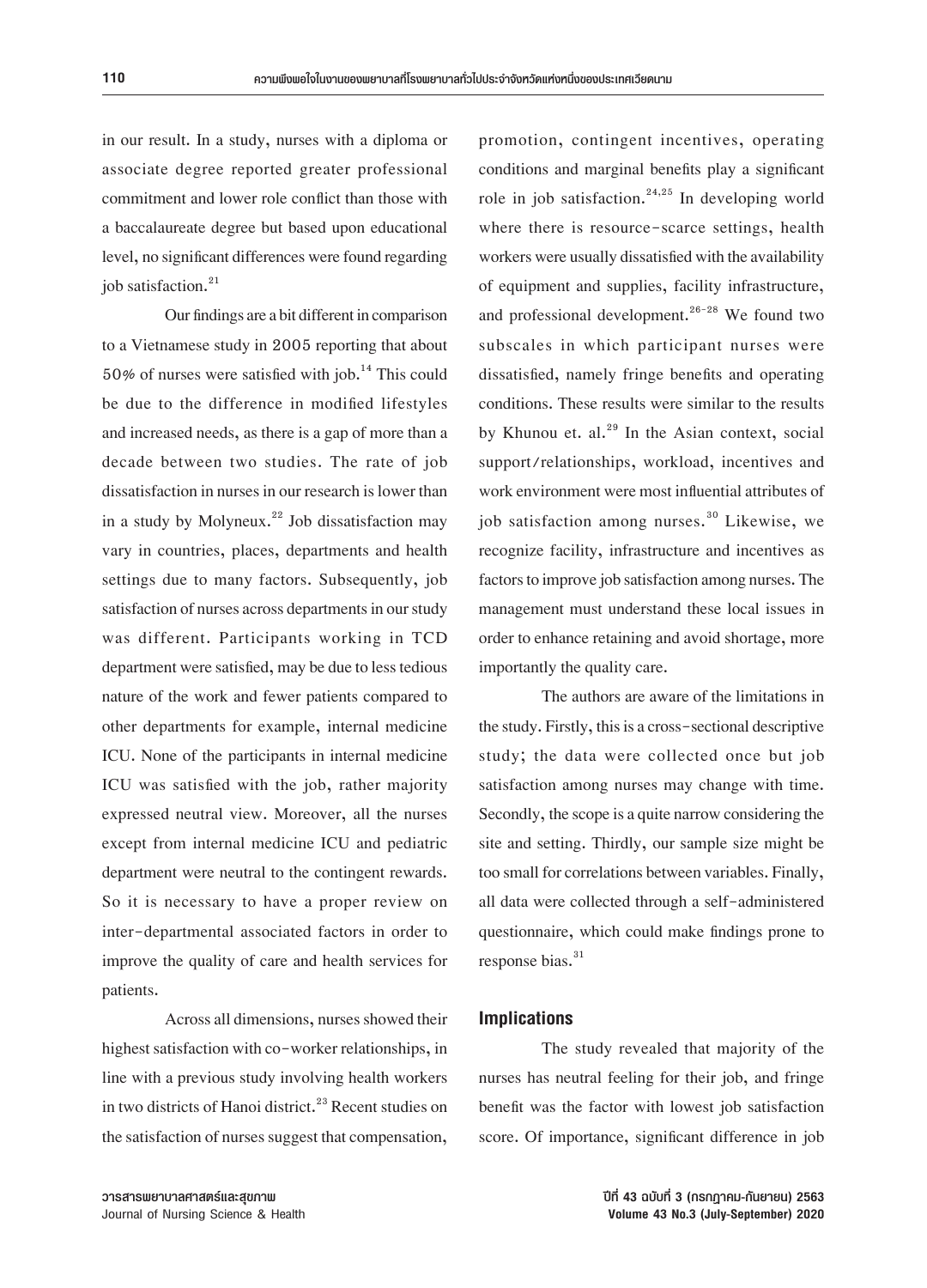satisfaction of nurses working at various section within the hospital demands a better plan and policies to improve the working qualities as well as the welfare policies. It is recommended for hospital policy to increase nurses' satisfaction in general and help them secure their work and enable them to improve their qualifications and career development. Doing so may improve job satisfaction among nurses resulting better health care quality and low turnover.

#### **Acknowledgement**

The researchers are grateful to all nurses at the Provincial General Hospital of Binh Dinh Province in Vietnam who participated in this study. This Master's thesis in Master of Nursing Science (International Program), Faculty of Nursing, Khon Kaen University, was supported by Research and Training Center for Enhancing Quality of Life of Working-Aged People.

#### **References**

- 1. Aiken LH, Clarke SP, Sloane DM, Sochalski JA, Busse R, Clarke H, et al. Nurses' reports on hospital care in five countries. Health Affair (Millwood) 2001; 20(3): 43-53.
- 2. Fang Y. Turnover propensity and its causes among Singapore nurses: An empirical study. The Int J Hum Resour Man 2001; 12(5): 859-71.
- 3. Kingma M. Nurses on the move: A global overview. Health Serv Res 2007; 42(3, part 2): 1281-98.
- 4. Lu H, Zhao Y, While A. Job satisfaction among hospital nurses: A literature review. Int J Nurs Stud 2019; 94: 21-31.
- 5. Boev C, Xue Y, Ingersoll GL. Nursing job satisfaction, certification and healthcareassociated infections in critical care. Intens Crit Care Nur 2015; 31(5): 276-84.
- 6. De Simone S, Planta A, Cicotto G. The role of job satisfaction, work engagement, self-efficacy and agentic capacities on nurses' turnover intention and patient satisfaction. Appl Nurs Res 2018; 39: 130-40.
- 7. Castaneda GA, Scanlan JM. Job satisfaction in nursing: A concept analysis. Nurs Forum 2014; 49(2): 130-38.
- 8. Khamisa N, Oldenburg B, Peltzer K, Ilic D. Work related stress, burnout, job satisfaction and general health of nurses. Int J Env Res Pub He 2015; 12(1): 652-66.
- 9. Fung-kam L. Job satisfaction and autonomy of Hong Kong registered nurses. J Adv Nurs 1998;  $27(2): 355 - 63.$
- 10. Kaddourah BT, Khalidi A, Abu-Shaheen AK, Al-Tannir MA. Factors impacting job satisfaction among nurses from a tertiary care centre. J Clin Nurs 2013; 22(21-22): 3153-59.
- 11. Nolan M, Nolan J, Grant G. Maintaining nurses' job satisfaction and morale. Br J Nurs 1995; 4(19): 1149-54.
- 12. Price M. Job satisfaction of registered nurses working in an acute hospital. Br J Nurs. 2002; 11(4): 275-80.
- 13. Tzeng HM. The influence of nurses' working motivation and job satisfaction on intention to quit: an empirical investigation in Taiwan. Int J Nurs Stud 2002; 39(8): 867-78.
- 14. Quy VN, Muc PD, Doan NT, Tho ND, Thanh D. Satisfaction with the work and determinants among hospital nurses. Hanoi: Hue University of Medicine and Pharmacy; 2005.